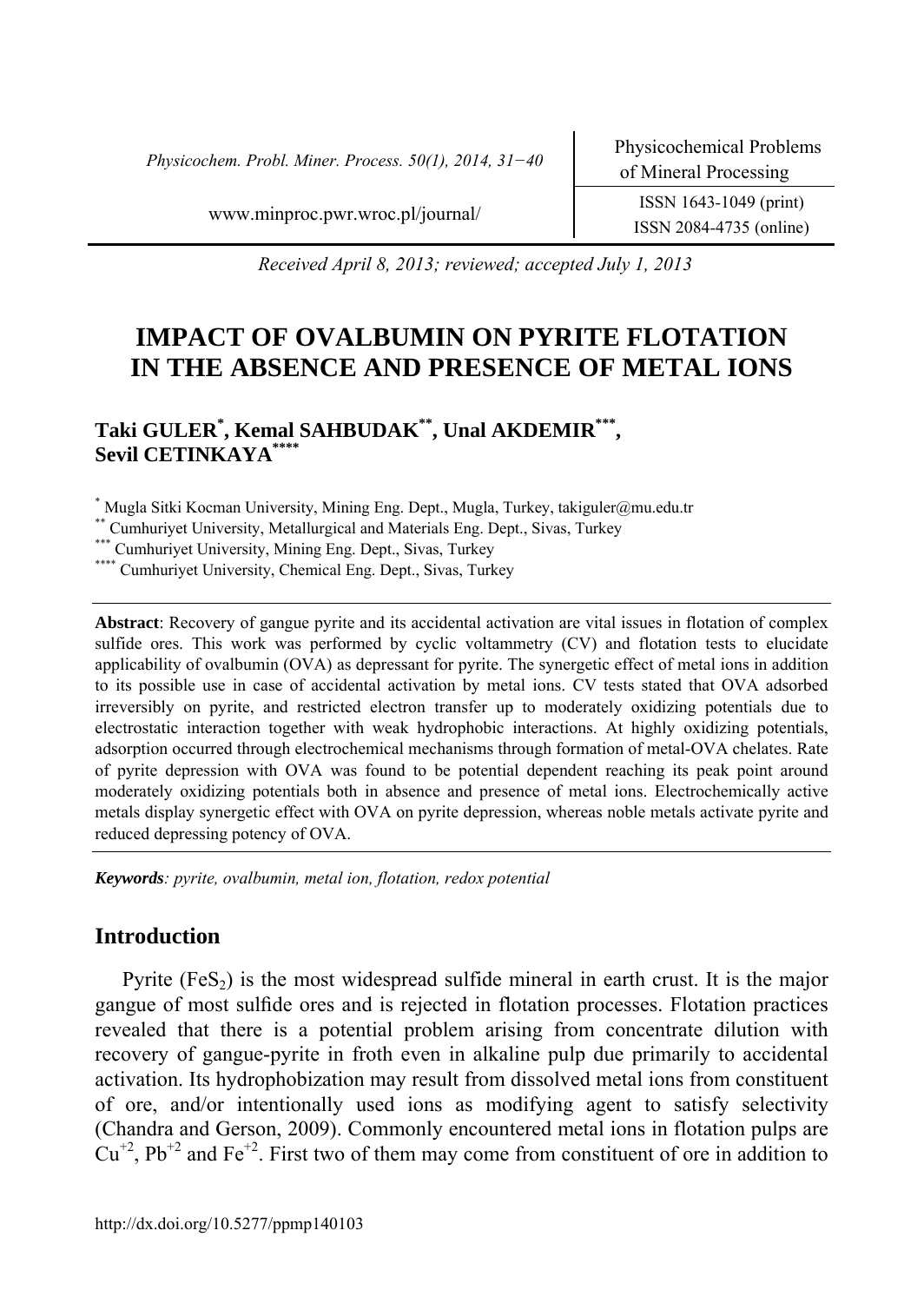intentionally added ones to improve selectivity, while a comminution circuit is major source of  $Fe<sup>+2</sup>$ . Iron ions significantly depress ore-pyrite from neutral to mildlyalkaline pHs (Jiang et al., 1998). Activation by Cu-ions occurs through direct adsorption instead of one-to-one exchange with lattice.  $Cu^{+2}$  ions reduce into  $Cu^{+}$  on pyrite by reducing components chiefly coming from grinding circuit and new Cu<sup>+</sup>-sulfide phase forms (Weisener and Gerson, 2000; Chandra and Gerson, 2009). Similarly, activation by  $Pb^{2}$  ions does not obey exchange with lattice cation. Lead activation occurs by deposition of dissolved or precipitated lead oxidation species on pyrite. In contrast to  $\widehat{\mathrm{Cu}}^{+2}$ -activation, electrochemical potential was found to have no effect on pyrite activation by  $Pb^{+2}$  ions (Peng et al., 2012).

Various inorganic agents were used as pyrite depressant despite environmental concerns. Their consumptions have increased day by day due to need to process more complex and lower grade ores. However, selectivity has still remained as significant problem. By the time, researchers engaged more on the use of environmentallyfriendly organic depressants as a result of strict environmental regulations and necessity to process low grade complex ores at low cost. However, ovalbumin (OVA) has not taken enough interest as a modifying agent in spite of being a good candidate as an adsorbent of metal ions (Maruyama et al., 2007).

OVA is a chicken egg protein having a molecular weight of 45000 g/mol. It is composed of amino acid subunits forming backbone structure and sidechains. The backbone structure contains 385 amino acids having carboxyl (–COOH) and amine  $(-NH<sub>2</sub>)$  groups. The chemical structure and elemental constituent of sidechains of amino acids determine protein type. OVA exhibits electrochemically active behavior in aqueous environment due to presence of one disulfide (S-S) in cystine and four sulfhydryl (-SH) bonds in cysteine groups in sidechains (Fothergill and Fothergill, 1970).

Investigations on the use of OVA in mineral processing are limited. Bastrzyk et al. (2008) separated magnesite from quartz with anionic collector by using OVA as modifier. Guler et al (2013) emphasized importance of redox potential on OVA-pyrite interaction based on FTIR spectroscopy and cyclic voltammetry (CV). Ying et al (2004) stated that adsorbed albumin was stable on Au at potential range −200+600 mV, and could partly block redox reactions. Liu et al. (2006) attributed cysteine adsorption on pyrite to chemical interaction. Rojas-Chapana and Tributsch (2001) explained cysteine-pyrite interaction with disulfide formation between sulfhydryl groups of cysteine and free-SH groups from pyrite.

Since OVA is easily suppliable, abundant and cheap in addition to its affinity to interact with heavy metals depending on redox condition, its use as an environmentally friendly depressant with metal ions has rather not been considered yet. This work was made to elucidate impact of electrochemical condition on pyrite depression with OVA in absence and presence of metal ions by CV and flotation tests.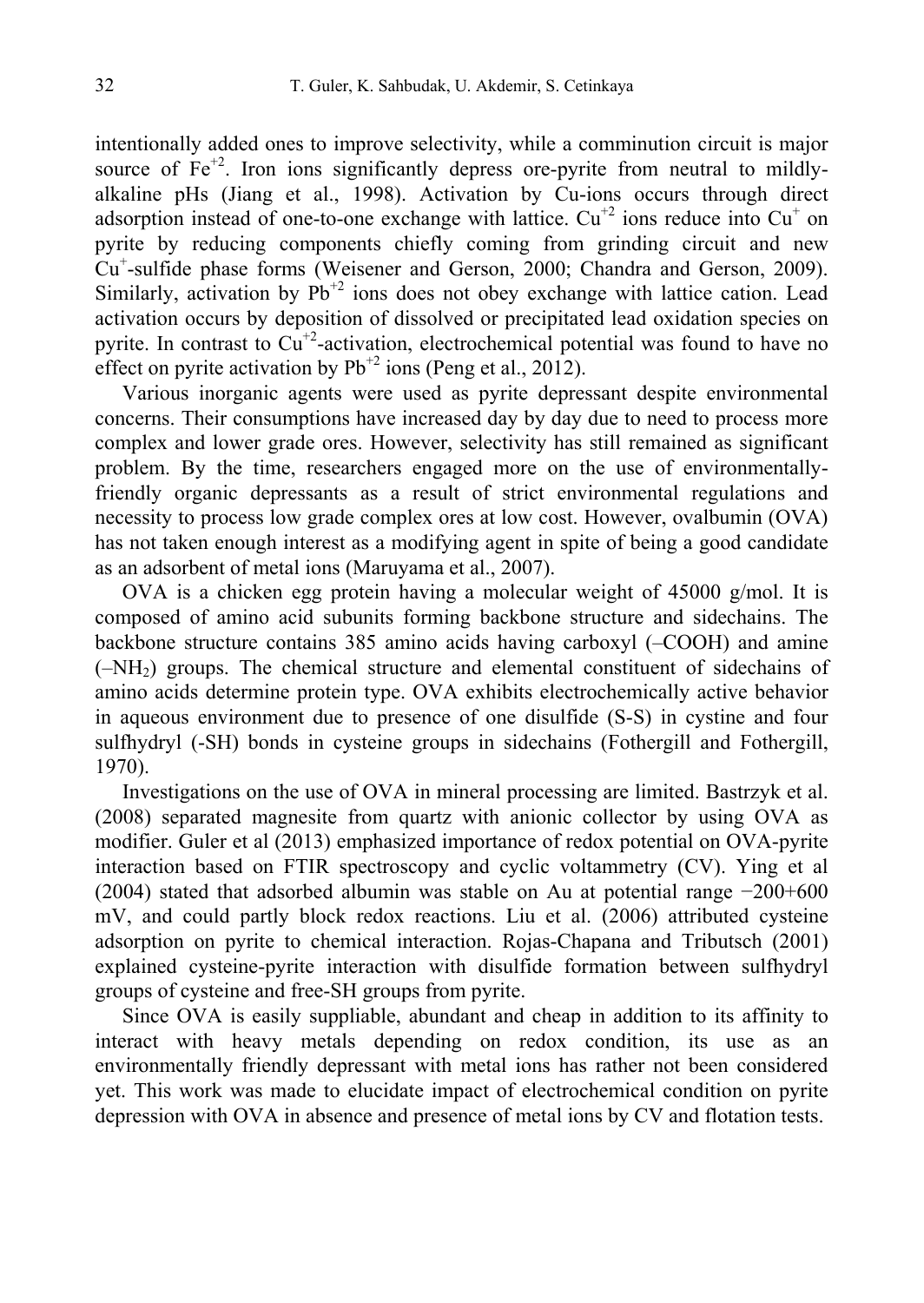#### **Experimental**

Pyrite sample was supplied from Artvin-Murgul deposits in Turkey. Chemical and mineralogical analysis showed that pyrite was highly pure  $(>98\%$  FeS<sub>2</sub>) and major impurity was quartz. Mineralogical analysis was made by Bruker D8 Advance X-ray diffractometer. Pyrite was ground in a ceramic mill for flotation tests, sized (-212+75 µm) and stored in glass tubes under nitrogen atmosphere to eliminate surface oxidation.

Tetraborate (0.05 M  $Na_2B_4O_7$  10H<sub>2</sub>O) buffer solution (pH 9.2) was used in experimental works.  $O_2$  content of buffer was reduced down to 1 ppm by intensive bubbling of nitrogen ( $>99.998\%$  N<sub>2</sub>) for at least 15 minutes. It was controlled by a YSI-5100 oxymeter. CuSO<sub>4</sub>·5H<sub>2</sub>O, Pb(NO<sub>3</sub>)<sub>2</sub> and FeCl<sub>2</sub>·7H<sub>2</sub>O were used as sources of  $Cu^{+2}$ ,  $Pb^{+2}$ ,  $Fe^{+2}$  ions. Highly pure OVA (98%) supplied by Merck was tested as the environmentally-friendly organic modifier. Metal ion concentration was applied as 10- <sup>4</sup> M and 250 g/Mg in CV and flotation tests, respectively. A 500 ppm of OVA in CV tests and 50 g/Mg in flotation study was used.

Three-electrode system cells were used in polarization works. Calomel electrode and Pt-foil were used as reference and counter electrodes, respectively. The working electrode was Pt-wire (150 cm) for flotation tests mounted to inner side of cell, while it was a shaped pyrite crystal in CV setup. Electrochemical works were performed using Gamry PCI-750 potentiostat and PHE-200 Physical Electrochemistry software of Gamry Co. Flotation tests were carried out in a specially designed closed cell system (Güler et al., 2013). Polarization was applied potentiostatically for 10 minutes, and then, froth was collected for 5 minutes.

#### **Results and discussions**

Pyrite reacts with surroundings in aqueous medium due to its semiconducting property, and surface state is established through electrochemical mechanisms in addition to possible chemical reactions. Electrochemistry of pyrite is a welldocumented issue. Pyrite oxidizes first to release  $Fe^{+2}$  and  $S^{\circ}$  (Ekmekci and Demirel, 1997).  $Fe^{+2}$  ion is not stable, and oxidizes to form ferric oxy-species at higher potentials, which reduces to ferrous hydroxides at lower potentials during cathodic scan.  $Fe^{+2}/Fe^{+3}$  redox of iron hydroxides drew distinctive oxidation (A1) and reduction (C1) peaks on pyrite voltammogram (Fig. 1a). Peak A2 arose chiefly from oxidation of  $S^{\circ}$  to sulfate. Further oxidation of pyrite surface to  $Fe^{+3}$ -oxyhydroxides, and decomposition of  $H_2O$  to release  $O_2$  did also contribute to charge transfer, which shaped peak A2. Oxidation products were reduced in cathodic scan, and increased current flow at lower potentials. Therefore, size of C1 ( $Q_{C1}$  = 821  $\mu$ C) was greater than that of A1  $(Q_{A1} = 615 \,\mu\text{C})$  (Güler et al., 2013).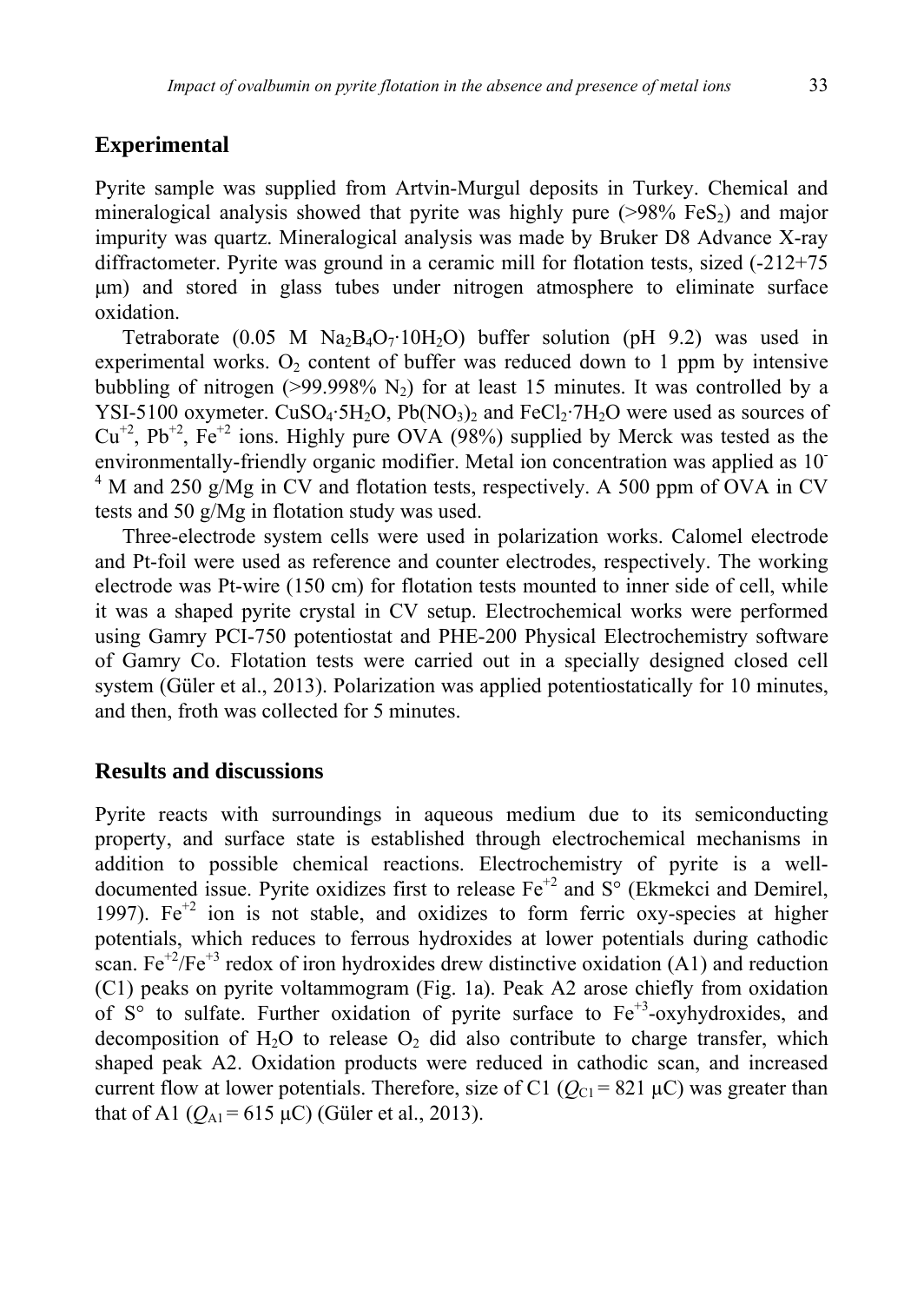

Fig. 1. Effect of metal ions and OVA on (a) electrochemical behavior of pyrite, and (b) percentage change in anodic current respons of pyrite electrode

Pyrite floatability curves were thought to be shaped by dominating surface hydroxy species in the examined range (Fig. 2). The recovery curve drew an arch-shape. It reached a plateau around 200 mV owing to formation of hydrophobic elemental sulfur S°, together with possible hydrophobic polysulfides. Self-induced floatability left at lower rates in moderate to highly oxidizing potentials due to presence of ferrichydroxides and hydrophilic sulfoxy species while ferrous species and HS- inhibited pyrite flotation at reducing potentials (Ekmekci and Demirel, 1997).



Fig. 2. Pyrite flotation in the absence and presence of metal ions (Me) and OVA

Electrochemistry of pyrite-metal ion interaction was investigated both in absence and presence of OVA. Examined metal ions were opted depending on abundance in sulfide ores, and their standard formation potentials  $E^{\circ}$ . From the selected ions Fe ( $E^{\circ}$ ) for Fe<sup>+2</sup>/Fe is –440 mV) is the most active one, while Pb ( $E^{\circ}$  for Pb<sup>+2</sup>/Pb is –126 mV) is ready to oxidize around open circuit potential (OCP) of pyrite, and Cu (*E*° for  $Cu^{+2}/Cu$  is 337 mV) is the most noble one.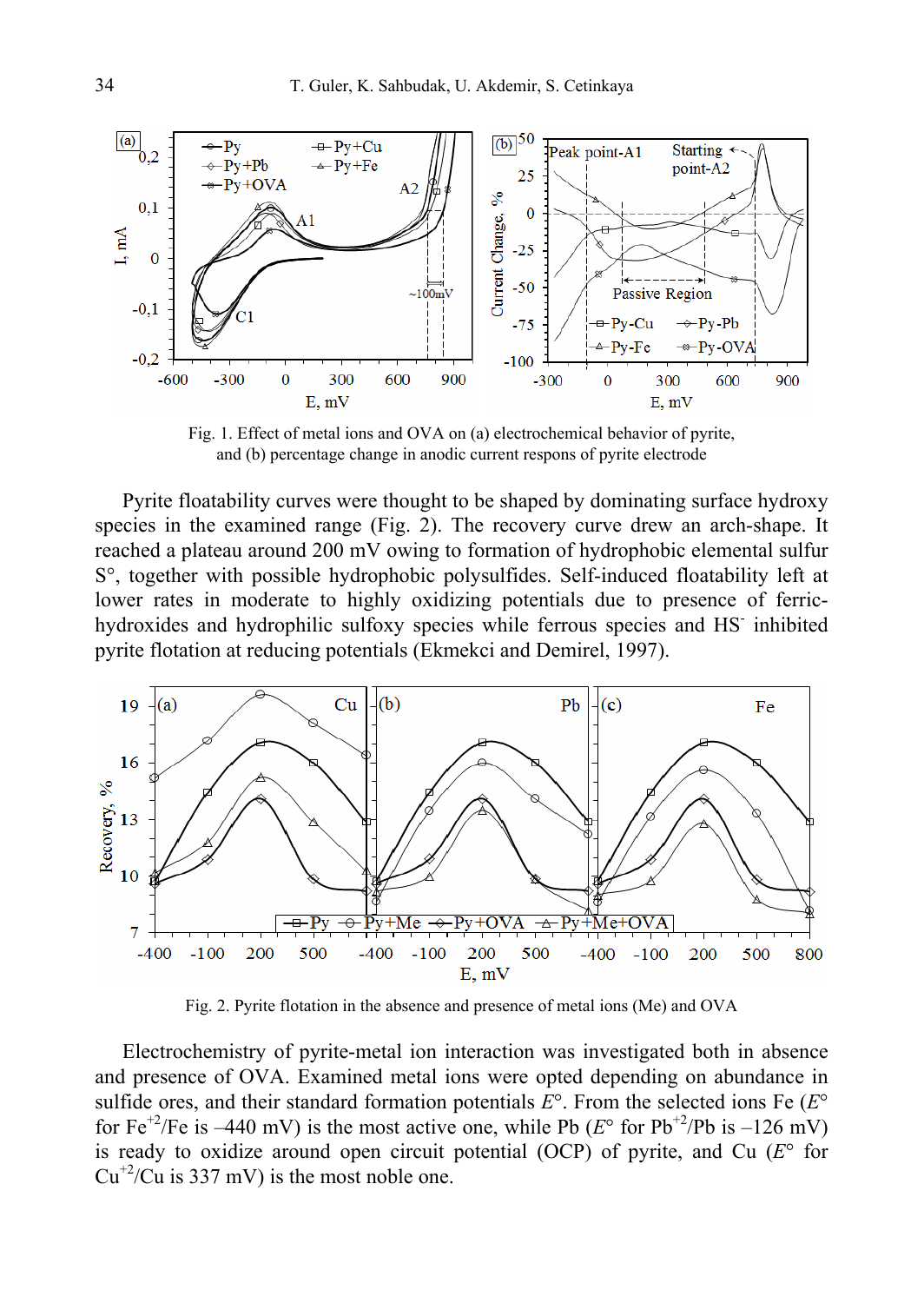Metal ions did not significantly alter pyrite voltammograms (Fig. 1a) except slight changes in current flow rate. Then, percentage variation in anodic current by metal ions with respect to reference value of bare pyrite was also considered (Fig. 1b). Positive values mean that modifying agents increase electron transfer rate, while negative ones show inhibition of charge transfer and passive layer formation. Electrochemical activity of pyrite was at minimal level in slight to moderately oxidizing potentials, in which region, amount of charge transferred was out of significance regardless of percentage magnitude of calculated value. Beyond this range, all the constituents affected current flow. Fe-ions displayed added-effect on the activity of  $Fe^{+2}/Fe^{+3}$  redox couple, and enhanced anodic current flow (Fig. 1). Depressing effect of  $Fe^{+2}$  ions became more predominant at oxidizing potentials. Since, number of surface sites covered by hydrophilic ferric species increased at higher potentials. Pb<sup>+2</sup> ions adsorbed onto pyrite as Pb-complexes independent of applied potential. Adsorbed layer has porous structure (Nava et al., 2002; Güler, 2012), and does not inhibit anodic processes occurring on pyrite at moderate to highly oxidizing potentials. Therefore,  $Pb^{+2}$  ion also increased anodic current flow at moderate to highly oxidizing potentials. On the other hand, Cu-ions confined electron flow at changing rate among potential range. Potential icerased from reducing to slightly oxidizing values. Electrochemical activity increased on the surface. Redox processes completed at certain rate releasing ferric hydroxide and S°, at which point passivation by  $Cu^{+2}$  was significantly overcome (Fig. 1). Simultaneously, Cu-ions adsorbed on pyrite as hydrophobic CuS-like species and upgraded recovery. They are not stable at moderate to highly oxidizing potentials, and then Cu-hydroxides form on mineral surface. Hence, recovery started to decrease again at higher potentials with combined effect of ferric species and Cu-oxyhydroxides (Peng et al., 2012; Weisener and Gerson, 2000).

Isoelectric point of OVA is at pH 4.6 (Bastrzyk et al., 2008) and it has net negative charge at pH 9.2. Pyrite is also negatively charged in alkaline condition at OCP, which is around 200 mV at pH 9.2 (Kocabağ and Güler, 2008). Therefore, amount of adsorbed OVA on pyrite is expected to increase at positive potentials above OCP due to supply of more binding sites (Ying et al., 2004). OVA adsorption under reducing to slightly oxidizing conditions is also possible due to conformational changes in protein structure, which occurs at lower rates since OVA is hard protein (Nakanishi et al., 2001). OVA has electrochemically active sulfhydryl groups in addition to amine and carboxyl functional groups (Fothergill and Fothergill, 1970). These groups are anticipated to influence OVA-pyrite interaction related to potential.

Role of sulfhydryl residues on OVA-pyrite interaction did not appear on E-I spectrum up to about 750 mV besides passivation (Fig. 1). Since both OVA and pyrite have the same sign at lower potentials and around OCP, the passivation was not expected due to electrostatic repulsion. Therefore, the passivation would mainly be referred to irreversible adsorption of OVA during repeated cycling. The flotation results clarified role of OVA and passive layer formation (Fig. 2). Although weak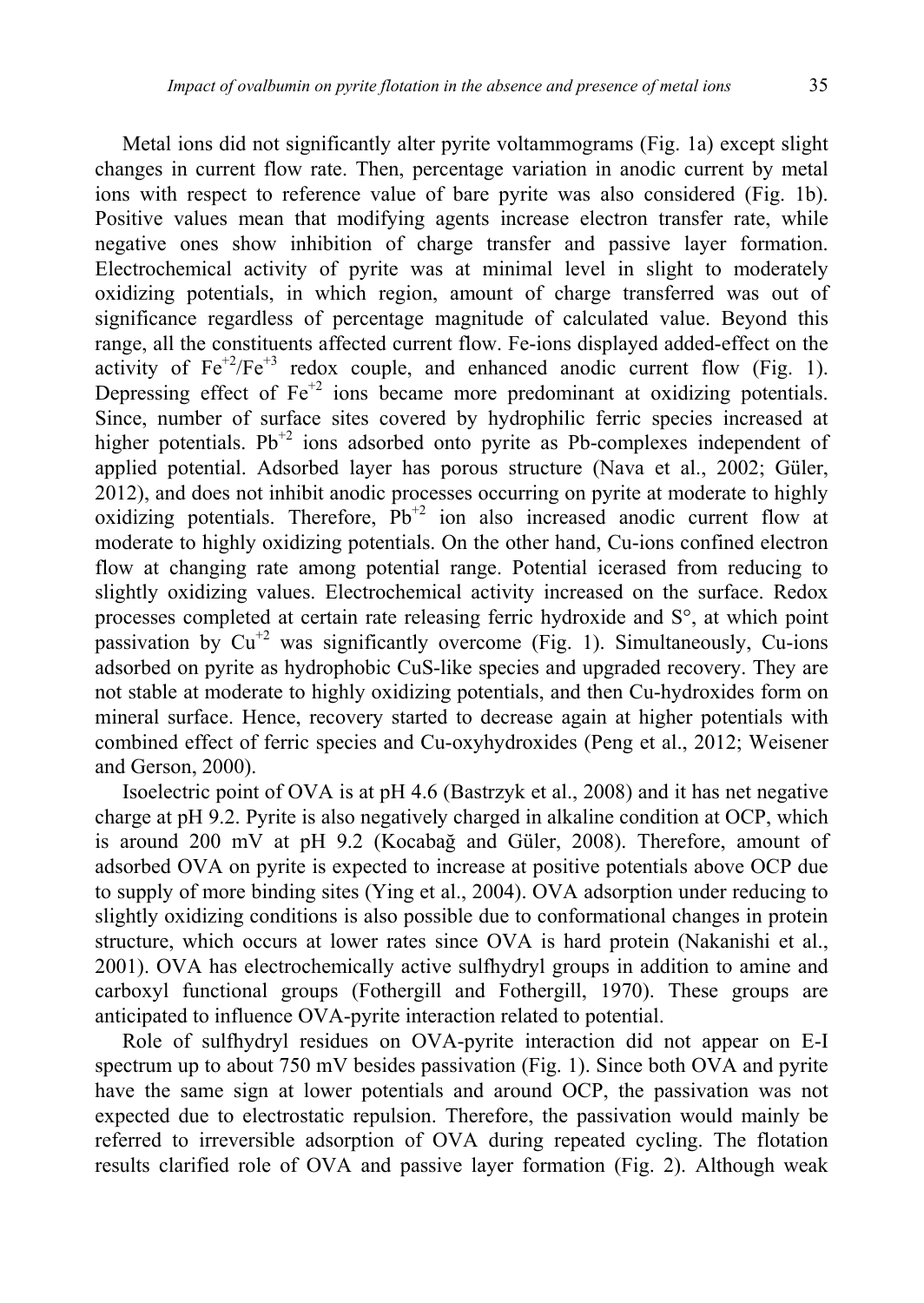conformational changes in OVA molecule verified protein-pyrite interaction under OCP, electrostatic repulsion restricted the adsorbed amount (Ying et al., 2004). The monolayer coverage was thought to be satisfied at low OVA concentrations in slightly reducing condition due to large molecular size and side-on-type configuration (Liu et al., 2006). OVA loses only a small fraction of its secondary structure ( $\alpha$ -helix) during adsorption on hydrophilic surface, which takes long time to reach equilibrium when conformational change or rearrangement of molecular structure occurs (Nakanishi et al, 2001). Moreover, collectorless flotation of pyrite was already achieved at its minimum value under reducing condition, and then electron blocking and depressing effect by electrostatic interaction could be only partially reflected on self induced floatability.

Figure 3 shows depression rate of pyrite with respect to applied potential drawn using experimental data:

#### *Depression rate* =  $(R_{M+Py} - R_{PY})/R_{PY}$ ,

where  $R_{M+P\text{write}}$  and  $R_{PY}$  are pyrite recovery with and without modifying agent(s), respectively. Hydrophobic redox products made pyrite more floatable around OCP, and reduced depressing effect of OVA (Figs. 2 and 3). Conversely, hydrophobic redox products may behave as tools for OVA adsorption through hydrophobic interaction in addition to weak conformational changes (Nakanishi et al., 2001; Bastrzyk et al., 2008; Güler et al., 2013). At moderately oxidizing potentials, OVA accumulation took place through ionic interaction between OVA and OH<sup>-</sup> group of oxidized surface (Parida et al., 2006) and recovery drop reached peak point (Fig. 3). Effect of sulfhydryl groups became apparent at highly oxidizing potentials (Fig. 1). OVA shifted peak A2 to higher potentials, which was attributed to formation of metal-OVA chelate (Maruyama et al., 2007). OVA adsorption might also proceed through disulfide bond formation between sulfhydryl groups of OVA and –SH, oxidation product of pyrite (Rojas-Chapana and Tributsch, 2001). Although rate of recovery drop with OVA was significantly high at cited potentials, role of electrochemical interaction could not be clarified due to lower recovery values in collectorless condition both in absence and presence of OVA.

A combined effect of OVA+metal ions on electrochemical behavior of pyrite was given in Fig. 4. No peculiar peak did appear besides present ones. Instead, metal ions enhanced passivizing effect of OVA. The maximum passivation was observed with OVA+Fe+2. The polarization potential *vs*. rate of pyrite depression curve for  $OVA + Fe^{+2}$  did also exhibit similar results (Fig. 3). In general, curves in Fig. 3 assumed an "M-shape" and two maxima appeared at -100 mV and 500 mV. Recovery drop decreased down to minimum point at about 200 mV between two maxima due to hydrophobization of pyrite surface. Since hydrophilic surfaces bound significantly more protein than hydrophobic ones due to less charged property of hydrophobic surfaces, and binding of protein to hydrophobic surfaces by unspecific hydrophobic and van der Waals interactions. Under OCP, where first peak appeared, both OVA and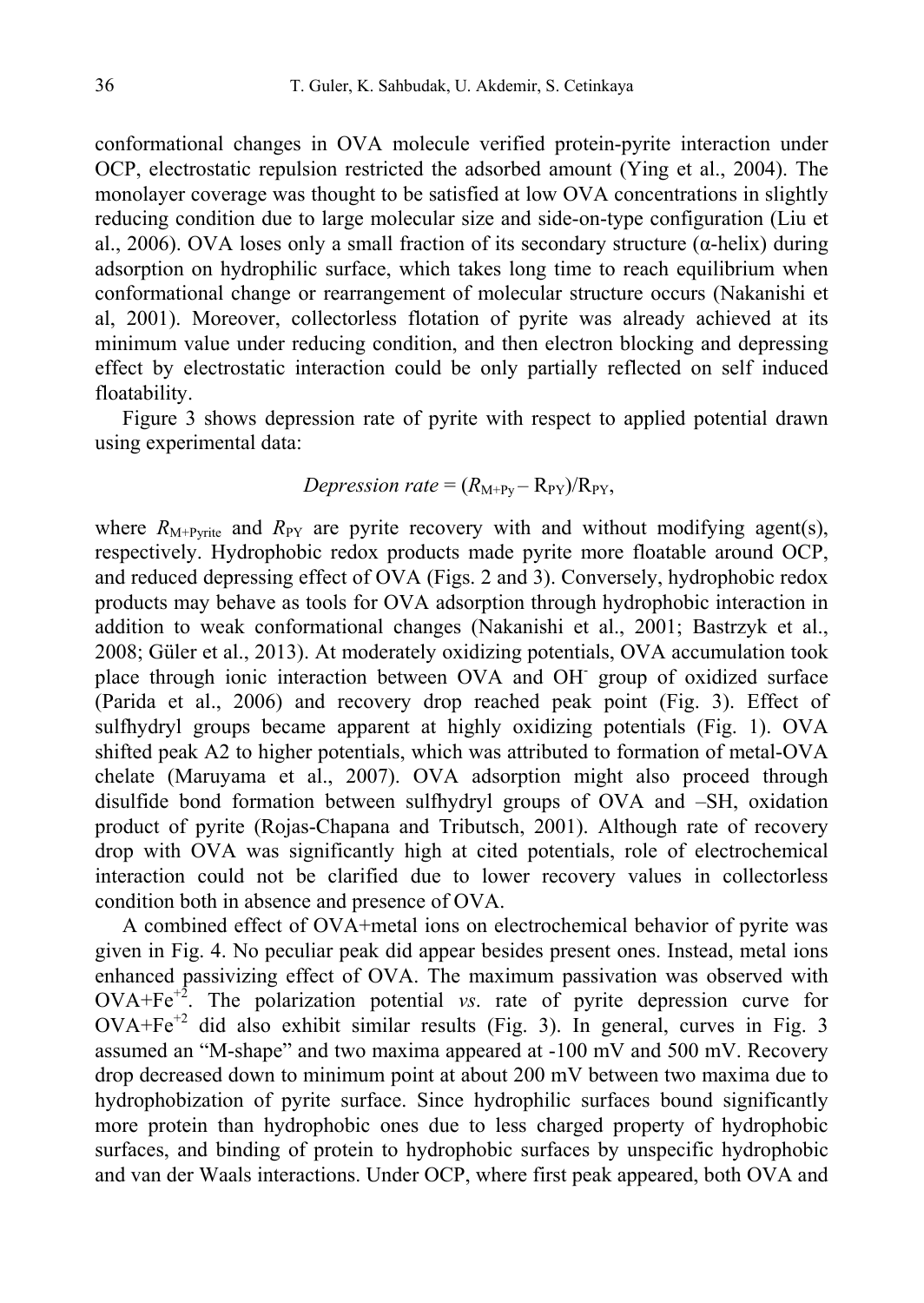pyrite were negatively charged. Metal ions served as bridging medium between OVA and pyrite through ion attachment to peptide chain leading to unfolding (Nakanishi et al., 2001; Jansson and Tengvall, 2004; Ying et al., 2004). Conversely, OVA is known to have high internal stability, and there would be significant electrostatic repulsion between OVA and pyrite in alkaline condition. So, OVA adsorption by bridging action of metal ions occurred in limited rate, which referred to limited pyrite depression with OVA+metal ion as seen in Figs. 2 and 3. Positive applied potential satisfied significant electrostatic interaction of OVA with metal-oxyhydroxides (Parida et al., 2006). Rate of pyrite depression reached its maxima, and almost kept on at higher potentials with negligible decrease.



 $Cu<sup>+2</sup>$  ion activated pyrite (Fig. 2a) and reduced depressing potency of OVA from about 40% down to 20% at moderate to highly oxidizing potentials (Fig. 3). On the other hand,  $Pb^{+2}$  and  $Fe^{+2}$  exhibited synergetic effect with OVA except that depression effect of  $Pb^{+2}$  left at negligible rate in slight to moderately oxidizing potential range. Effect of metal ions on OVA-pyrite interaction was thought to depend mainly on their formation potentials. Then, impact of OVA on pyrite flotation was also depicted on contour maps concerning rate of pyrite depression with OVA+metal ion (Fig. 5a) and depression rate of metal-interacted pyrite with OVA (Fig. 5.b). In general, depressing effect of OVA+metal ion was in increasing order by applied potential, and a formed M-shape curve with peaks at slightly reducing and moderately oxidizing potentials almost for all *E*º values. The curve for OVA from Fig. 3 was overlapped in Fig. 5a. This curve intersected *E*º value of about 0 mV indicating that metal ion with positive *E*º could not be applicable as depressant with OVA in pyrite flotation. Metal ions should have negative *E*º to enhance depressing potency of OVA on pyrite, and flotation should be performed at moderately oxidizing potentials. The overlapped OVA curve did almost draw frontier line. More noble metals having positive *E*°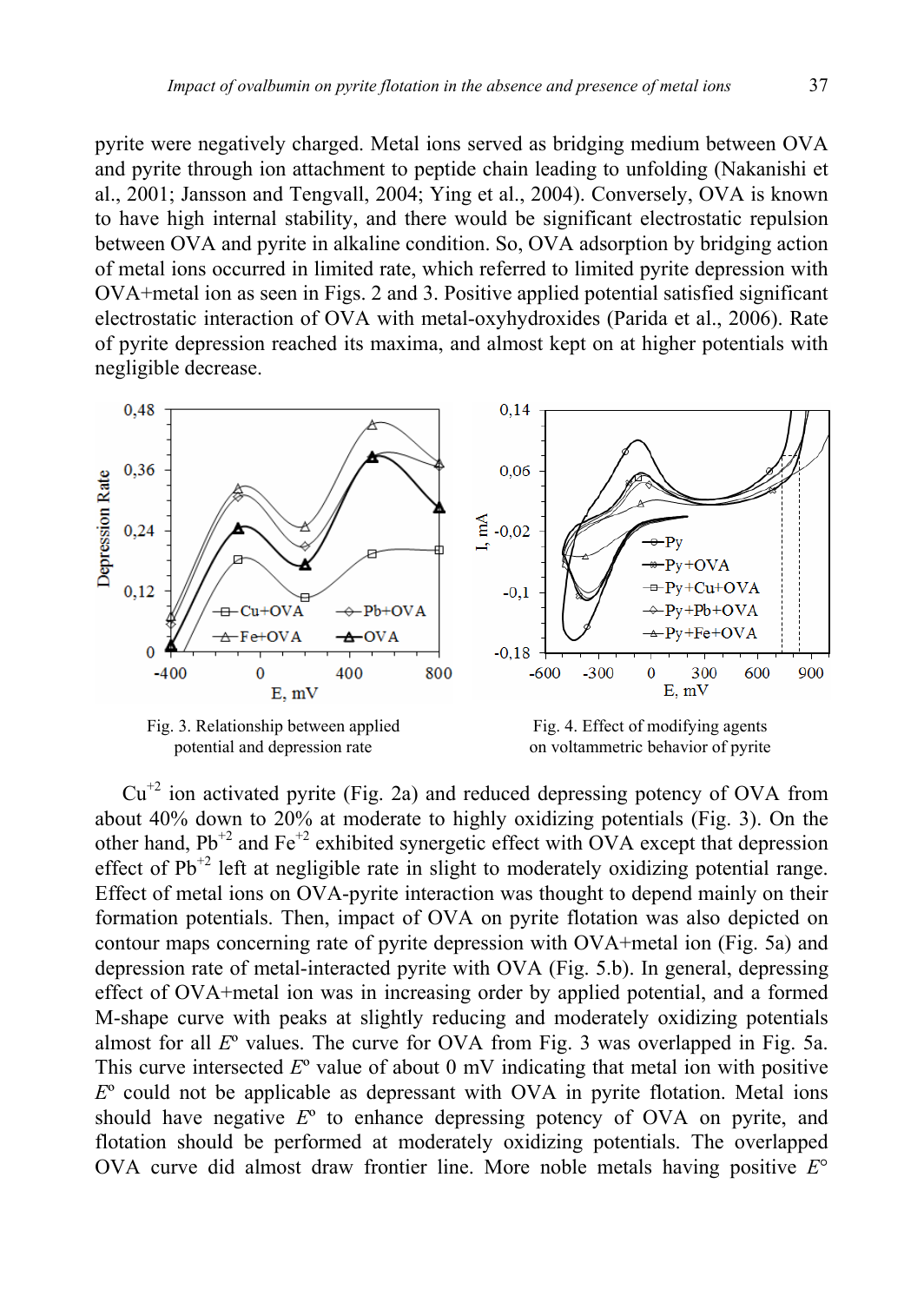behave as activator, whereas more active metals with lower *E*° depress pyrite. On the other hand, OVA was found to be effective in depressing activated pyrite with more noble metals almost only at highly oxidizing potentials (Fig. 5b). Depression rate of activated pyrite with OVA did also form a peak around slightly reducing potentials for noble metals. In case of flotation application at slightly reducing potentials, OVA might then be preferred as pyrite depressant.



Fig. 5. Rate of recovery drop of (a) bare pyrite with the synergetic effect of metal ions and OVA, and (b) metal-interacted pyrite with OVA depending on standard formation potential of metal ion  $(E_{\text{Metal}}^0)$  and applied potential  $(E)$ 

#### **Conclusions**

Adsorption and depressing effects of OVA on pyrite in absence and presence of metal ions were investigated by CV and flotation tests. The following conclusions can be drawn.

1) Flotation reached peak point around OCP of pyrite due to hydrophobization. Beyond this range, the hydrophilic redox products decreased pyrite recovery.  $Cu^{+2}$ activated pyrite, whereas  $Fe^{+2}$  exhibited depressing effect. Pb<sup>+2</sup> did also depressed but at negligible rate.

2) OVA reduced flotation both in absence and presence of metal ions.

3) Pyrite depression with OVA can be controlled by applied potential. Electrostatic interaction as a result of conformational changes in OVA molecule, together with hydrophobic interaction, caused nearly insignificant depression in reducing to slightly oxidizing potentials. OVA adsorption through ionic interaction induced the maximum depression at moderately oxidizing potentials, which level was almost kept at highly oxidizing potentials due to formation of metal-OVA chelates.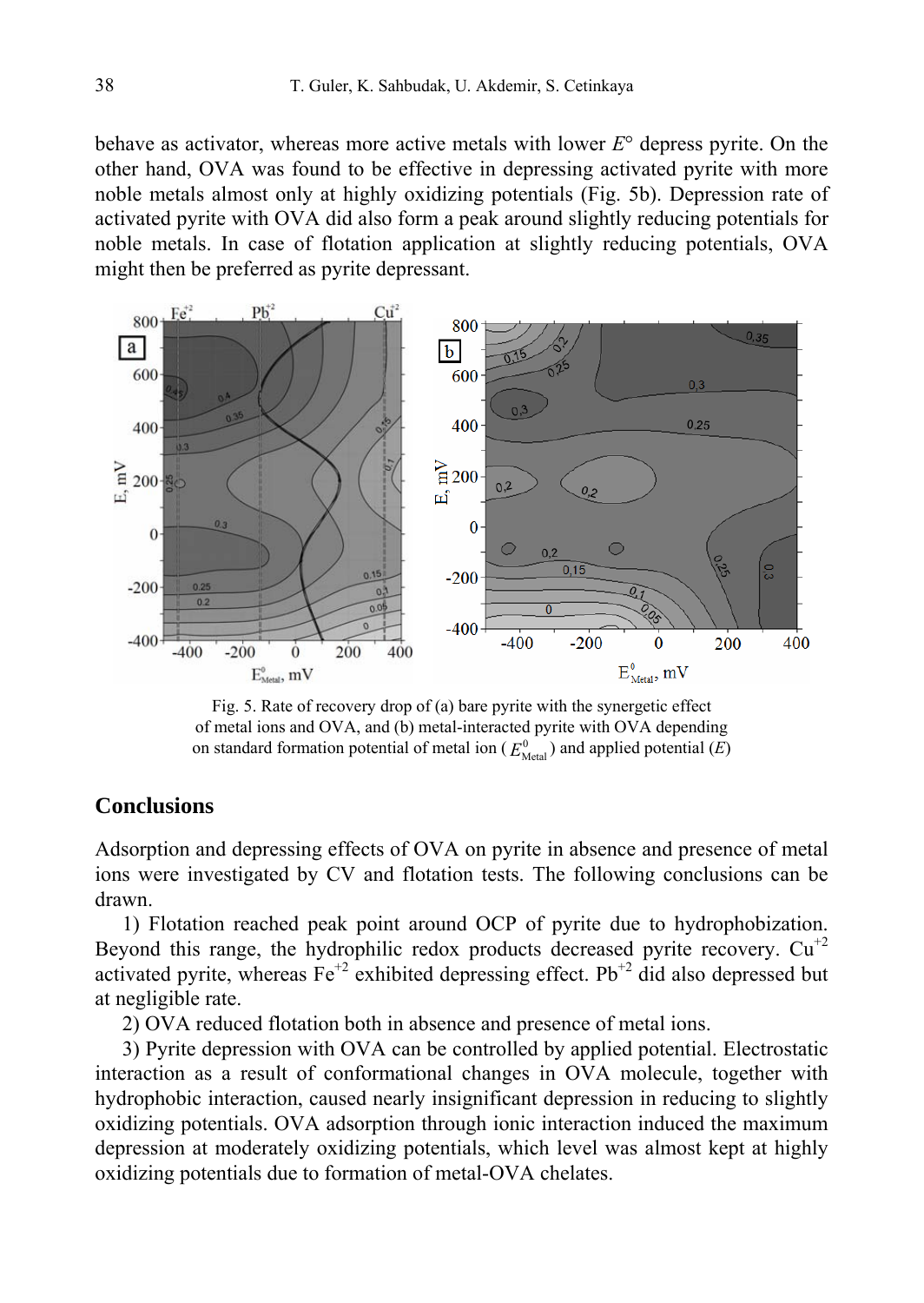4) Metal ions with more negative  $E^{\circ}$  enhanced depressing potency of OVA, whereas those with positive  $E^{\circ}$  could not be used as alternative depressant with OVA.

5) Activated pyrite with metal ions having positive  $E^{\circ}$  can be depressed with OVA at moderate to highly oxidizing potentials. Reasonable depression might also be possible at slightly reducing condition.

ACKNOWLEDGEMENTS: The financial support of Cumhuriyet University Scientific Research Project Unit (Project No: M-279) is gratefully acknowledged.

#### **References**

- BASTRZYK A., POLOWCZYK I., SZELAG E., SADOWSKI Z., 2008, *The Effect of Protein-Surfactant Interaction on Magnesite Rock Flotation*, Physicochem. Probl. Miner. Process. 42, 261–269.
- CHANDRA A.P., GERSON A.R., 2009, *A Review of the Fundamental Studies of the Copper Activation Mechanisms for Selective Flotation of the Sulfide Minerals, Sphalerite and Pyrite*, Adv. Colloid Interf. Sci. 145, 97–110.
- EKMEKCI Z., DEMIREL H., 1997, *Effect of Galvanic Interaction on Collectorless Flotation Behaviour of Chalcopyrite and Pyrite*, Int. J. Miner. Process., 52, 31–48.
- FOTHERGILL L.A., FOTHERGILL J.E., 1970, *Thiol and Disulphide Contents of Hen Ovalbumin C Terminal Sequence and Location of Disulphide Bond*, Biochem. J. 116, 555–561.
- GULER T., 2012. *Galena oxidation in alkaline condition*, 13th International Mineral Processing Symposium, Bodrum, Turkey, 239–246.
- GULER T., ŞAHBUDAK K., ÇETINKAYA S., AKDEMIR U., 2013, *An Electrochemical Study on Pyrite-Ovalbumin Interaction in Relation to Flotation*, Trans. Nonferrous Met. Soc. China, accepted for publication.
- JANSSON E., TENGVALL P., 2004, *Adsorption of Albumin and IgG to Porous and Smooth Titanium*, Colloids Surf. B, 35, 45–51.
- JIANG C.L., WANG X.H., PAREKH B.K., LEONARD J.W., 1998, *The Surface and Solution Chemistry of Pyrite Flotation with Xanthate in the Presence of Iron Ions*, Coll. Surf. A: Physicochem. Eng. Aspects, 136, 51–62.
- KOCABAG D., GULER T., 2008, *A Comparative Evaluation of the Response of Platinum and Mineral Electrodes in Sulfide Mineral Pulps,* Int. J. Miner. Process. 87, 51–59.
- LIU J.S., WANG Z.H., LI B.M., ZHANG Y.H., 2006, *Interaction between Pyrite and Cysteine*, Trans. Nonferrous Met. Soc. China, 16, 943–946.
- MARUYAMA T., MATSUSHITA H., SHIMADA Y., KAMATA I., HANAKI M., SONOKAWA S., KAMIYA N., GOTO M., 2007, *Proteins and Protein-Rich Biomass as Environmentally Friendly Adsorbents Selected for Precious Metal Ions*, Envir. Sci. Technol., 41, 1359–1364.
- NAKANISHI K., SAKIYAMA T., IMAMURA K., 2001, *On the Adsorption of Proteins on Solid Surfaces, a Common but very Complicated Phenomenon*, J. Biosci. Bioeng. 91, 233–244.
- NAVA J.L., OROPEZA M.T., GONZÁLEZ I., 2002, *Electrochemical Characterisation of Sulfur Species Formed During Anodic Dissolution of Galena Concentrate in Perchlorate Medium at pH 0*, Electrochim. Acta, 47, 1513–1525.
- PARIDA S.K., DASH S., PATEL S., MISHRA B.K., 2006, *Adsorption of Organic Molecules on Silica Surface*, Adv. Colloid Interf. Sci. 121, 77–110.
- PENG Y., WANG B., GERSON A., 2012, *The Effect of Electrochemical Potential on the Activation of Pyrite by Copper and Lead Ions during Grinding*, Int. J. Miner. Process. 102–103, 141–149.